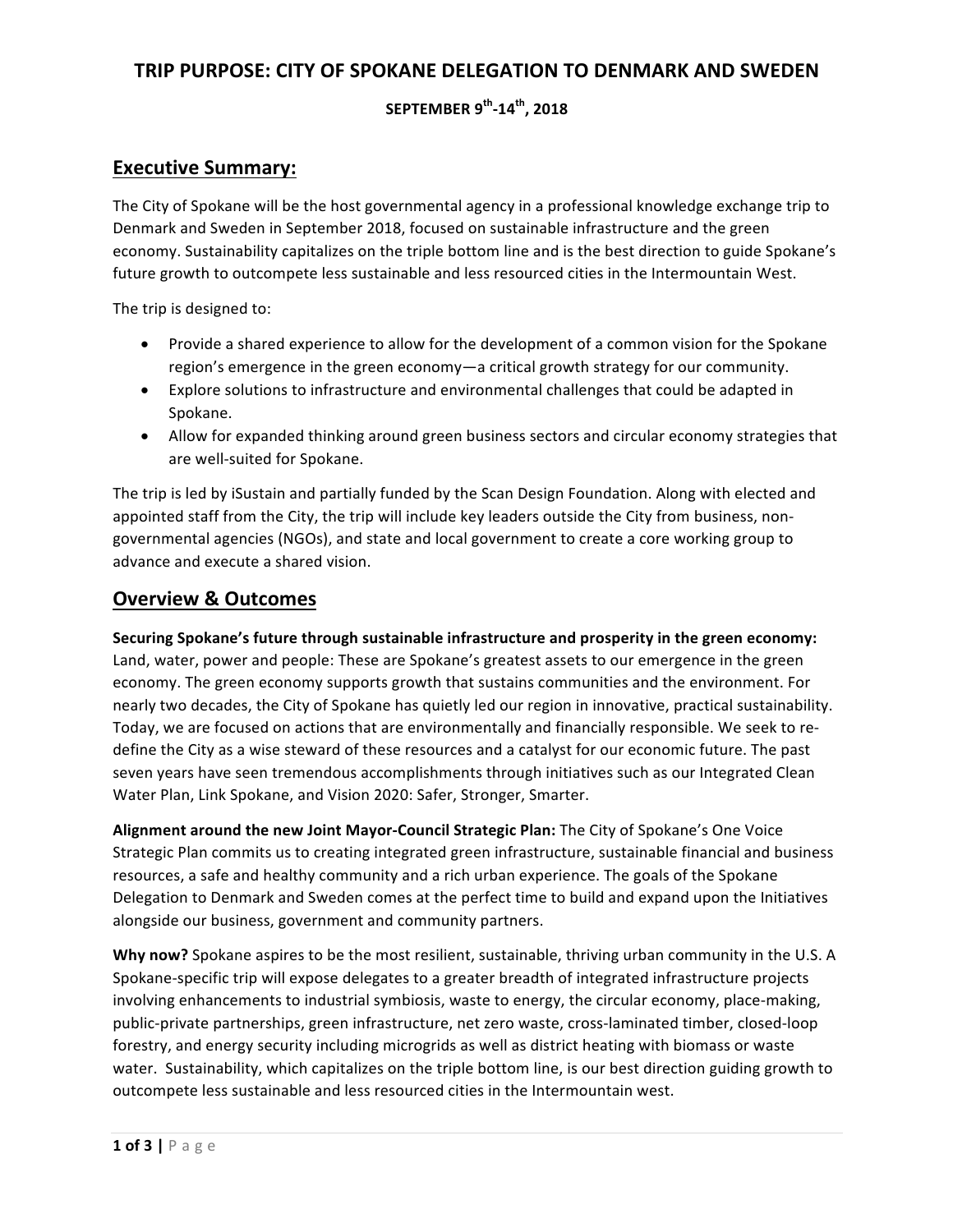## **TRIP PURPOSE: CITY OF SPOKANE DELEGATION TO DENMARK AND SWEDEN**

### **SEPTEMBER 9th-14th, 2018**

**Co-creating knowledge through shared learning travel:** A professional knowledge exchange between the City of Spokane, our regional government partners and leaders from Denmark and Sweden comes at an optimal time. We have established a broad vision for our sustainability and resiliency work, but we still have multiple integrated, cross-cutting projects currently in the planning and strategy stages such as U District, Public Development Authorities, and Urbanova. Spokane's leaders, understanding the impact our development and infrastrucuture decisions will have on generations to come, are specifically looking for more contact with the people and agencies in Denmark who can help us advance our vision to develop Spokane. Spokane leaders wish to build on the relationships and experiences we'll encounter, extending the profile of the Danish expertise to the Eastern side of Washington State.

**Expected outcomes:** The key outcome is a shared vision for the Spokane region's emergence in the green economy, and concrete examples of how to align around that vision through a collaborative governance model, sharing execution among City, State, business and community partners. Like previous delegations, we will follow up with a series of events in Spokane. We will work with local leaders and the Center for Sustainable Infrastructure, Gehl Institute, and i-SUSTAIN to identify other experts who we could bring from Scandinavia - Kalundborg in particular- to Spokane to share their expertise with leaders not part of the delegation, city staff and the community.

**Delegates:** Scan Design Foundation understands that public employees do not often have the opportunity to engage in travel learning or cultural exchange. Recognizing the transformative impact of learning global best practices for urban sustainability, the Foundation has generously donated twelve scholarships enabling the City and our public partners to attend. Private participants will self-pay to join the trip led by iSUSTAIN, a 15-year leader in global urban design learning. To that end, the City is inviting a visionary group of individual leaders including the Mayor, Council members, State Legislators, public and private utility executives, architecture and engineering firms, educators and more.

#### **Key Spokane initiatives this delegation will build upon:**

- Integrated Clean Water Plan. This plan details a \$340 million investment in the health of the Spokane River. The plan manages overflows from legacy combined sewers, add tertiary treatment at the City's singular wastewater treatment plant, and builds in stormwater management features, both as separate infrastructure and as components of street projects and other infrastructure. The next step is to fully embrace low impact development and green infrastructure as a means of sustainable growth that protects our precious river and aquifer.
- Green Bonds. The City was one of the first municipalities in the nation to sell "green" revenue bonds, focusing the proceeds on work that improves the health of the river and protects our sole-source aquifer. These bonds were highly sought after by like-minded investors and received a very competitive 3.08 percent interest rate as a result.
- Multiple Benefits from Infrastructure Investments. The City has realized that public acceptance of environmental infrastructure work requires above-ground amenities that add value to their daily lives. Projects to manage wastewater and stormwater flows now include parks, river view plazas and vistas, new pedestrian and bicycle infrastructure, canoe and kayak river access points and more to enrich the lives of citizens.